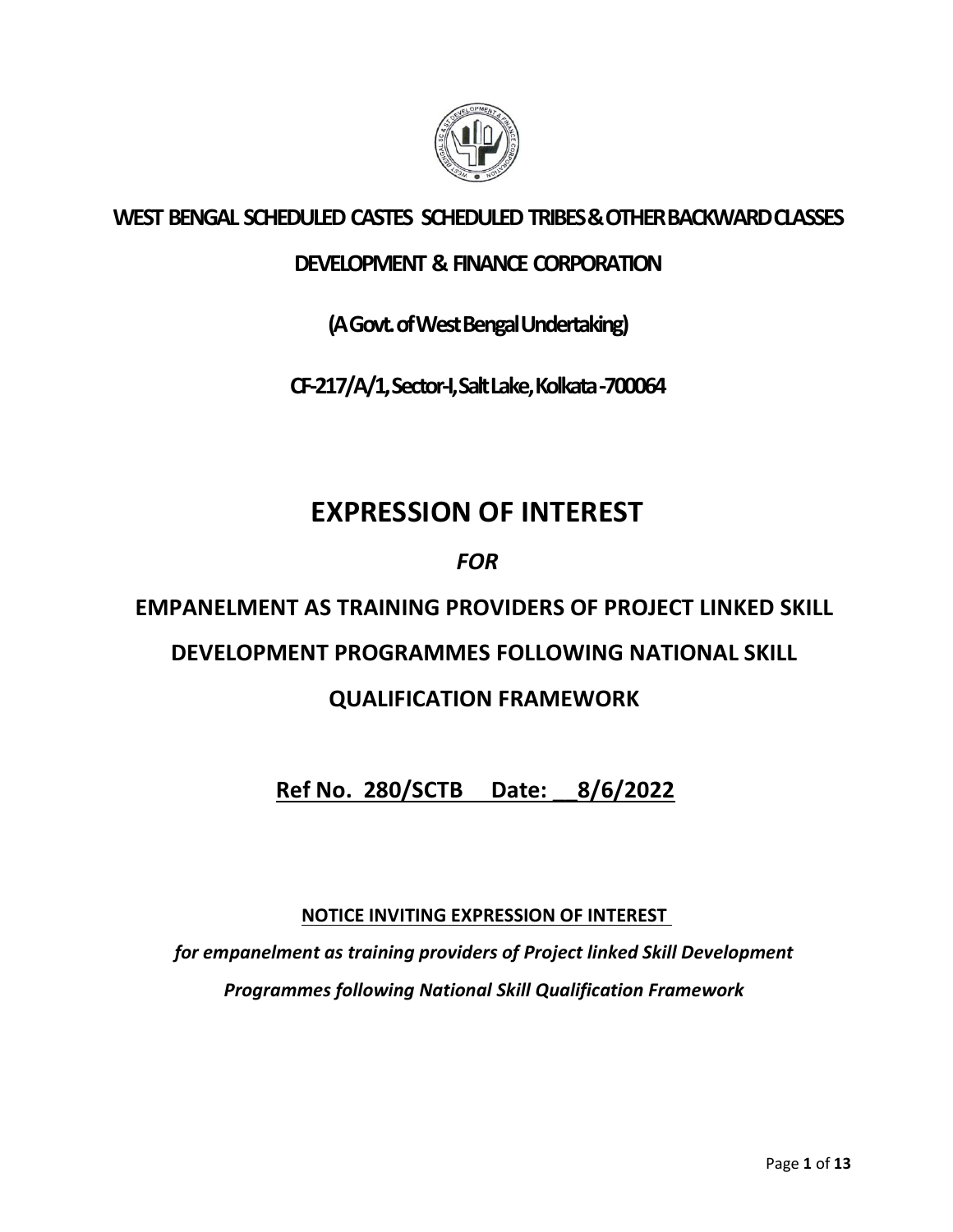### WEST BENGAL SCHEDULED CASTES, SCHEDULED TRIBES & OTHER BACKWARD CLASSES

#### DEVELOPMENT & FINANCE CORPORATION

(A Government of West Bengal undertaking) Regd. Off.: CF-217/A/1, Sector – I, Salt Lake, Kolkata-700 064  $\approx$  033-4026-1500/1505/1509-31  $\approx$  033-4005-1233/1234 Email ID – wbscstdfc@gmail.com

#### Ref No. 280/SCTB **Date: 8/6/2022**

The West Bengal Scheduled Castes, Scheduled Tribes & Other Backward Classes Development & Finance Corporation, a Government of West Bengal undertaking (hereinafter referred to as the "Corporation") implements various Schemes for social and economic uplift of the Scheduled Castes, Scheduled Tribes and Other Backward Classes in the state of West Bengal. The Corporation intends to prepare a panel of Training Providers who have sufficient experience and credentials for conducting Skill Development training as per National Skills Qualification Framework (NSQF) of Ministry of Skill Development and Entrepreneurship, Government of India. The Corporation invites Expression of Interest from Govt. / Non-Govt. organizations and institutions who may express their interest in compliance with the qualifying criteria as provided below:-

#### A. Qualifying Criteria (Mandatory Requirement)

The bidder shall either be a registered/ unregistered partnership firm (including limited liability partnership) or a company limited by shares or guarantee (private or public) or a society or a trust or a cooperative society incorporated/registered under the applicable laws of India. Joint bids in a consortium will not be entertained. In addition, the bidder shall fulfill the following Technical Capacity and Financial Capacity criteria:

#### (i) Technical Capacity requirements are as follows: -

- (a) The bidder shall be partner of NSDC (National Skill Development Corporation) or affiliates to Sector Skill Council/ Councils (SSC).
- (b) The bidder shall produce records satisfactorily evidencing:
	- (i) Conducting skill development training under Government mandate, of at least 3,000 candidates, in terms of the Gazette Notification No. H-22011/2/2014-SDE-I of the Ministry of Skill Development and Entrepreneurship, Government of India (for short "Common Norm Notification") including any amendments thereto, during the last 5 financial years i.e., 2017-2018, 2018-2019, 2019-2020, 2020-2021 and 2021-2022.
	- (ii) Providing employment linkage sustainably to at least 2,000 candidates in total during the last 5 financial years i.e., 2017-2018, 2018-2019, 2019-2020, 2020-2021 and 2021-2022.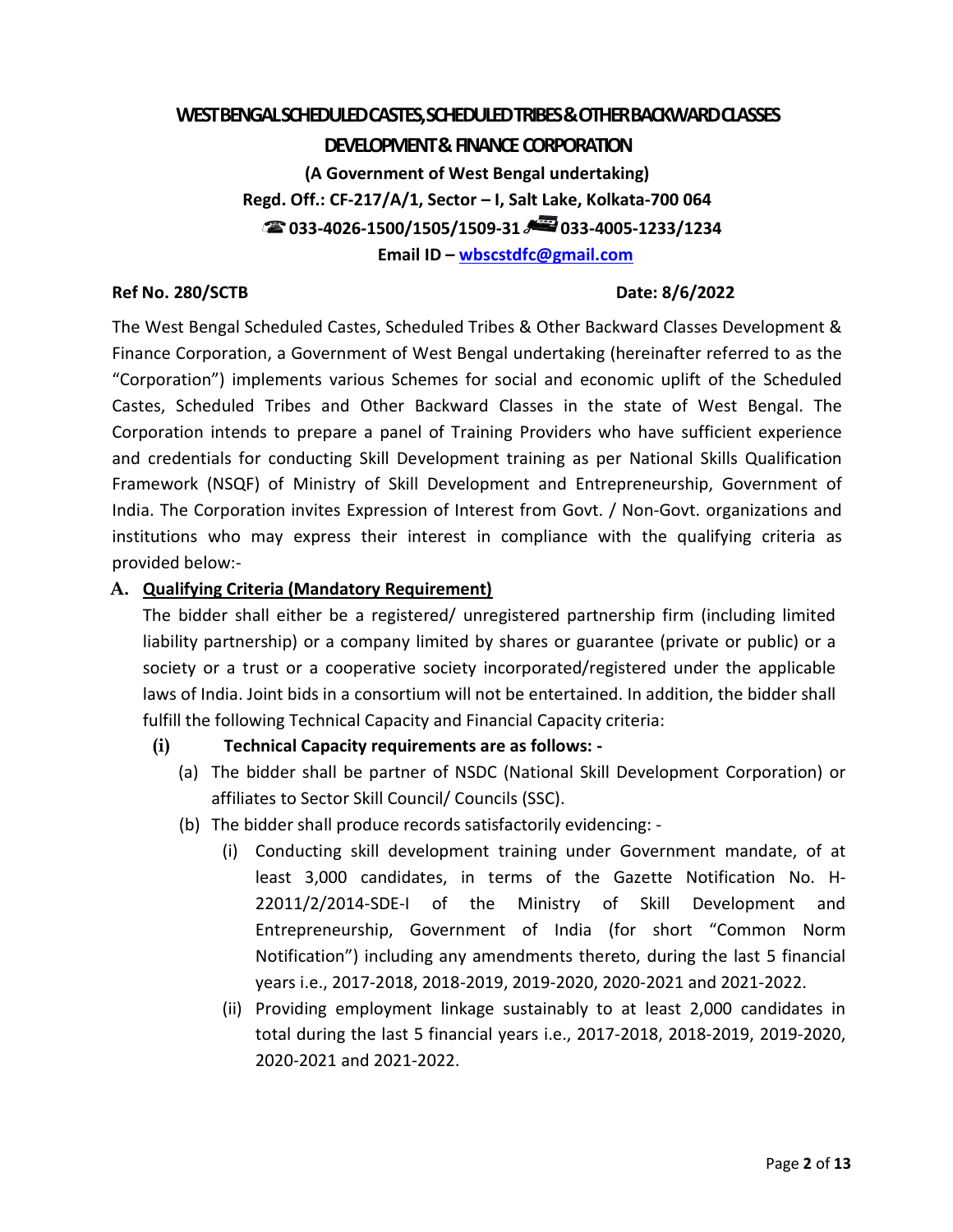#### (ii) Financial Capacity requirements are as follows: -

(a) The bidder shall have Average Annual Turnover of  $\bar{\tau}$  2,00,00,000.00 (Rupees Two crore) only during the financial years 2016-2017, 2017-2018, 2018-2019, 2019-2020 and 2020-2021.

#### B. Technical Presentation

The bidders who are found to have met the Qualifying Criteria will be shortlisted and required to make a Technical Presentation before the Evaluation Committee formed by the Corporation for such purpose, as per date and time notified by the Corporation. The shortlisted bidders would be informed over phone/ e-mail about the schedule of Technical Presentation before the Evaluation Committee. The marking methodology followed in the Technical Presentation will be as follows:

| SI. | Range<br>Category                                |                              |                |  |  |  |
|-----|--------------------------------------------------|------------------------------|----------------|--|--|--|
| 1.  | No. of SSC approved centers, at a minimum        | $2 - 3$                      | 3              |  |  |  |
|     | of 2 districts                                   | $4 - 6$                      | $\overline{7}$ |  |  |  |
|     |                                                  | $7 - 10$                     | 10             |  |  |  |
|     |                                                  | More than 10                 | 15             |  |  |  |
| 2.  | Average no. of manpower for each course          | $1 - 3$                      | 3              |  |  |  |
|     | in each district in payrolls with requisite      | $4 - 6$                      | $\overline{7}$ |  |  |  |
|     | qualifications and experience (manpower          | $7 - 10$                     | 10             |  |  |  |
|     | without<br>qualifications<br>and/or<br>any       |                              |                |  |  |  |
|     | experience, will not be considered)              | More than 10                 | 15             |  |  |  |
| 3.  |                                                  | $3,000 - 4,000$              | 5              |  |  |  |
|     | No. of candidates trained                        | $4,000 - 5,000$              | 10             |  |  |  |
|     |                                                  | More than 5,000              | 15             |  |  |  |
| 4.  |                                                  | $2,000 - 2,500$              | 5              |  |  |  |
|     | No. of candidates provided with job<br>placement | $2,500 - 3,500$              | 10             |  |  |  |
|     |                                                  | More than 3,500              | 15             |  |  |  |
| 5.  |                                                  | $1 - 3$                      | 5              |  |  |  |
|     | No. of Government orders executed                | $4-6$                        | 10             |  |  |  |
|     | (including ongoing projects)                     | $7 - 10$                     | 15             |  |  |  |
|     |                                                  | More than 10                 | 20             |  |  |  |
| 6.  |                                                  | <b>SOP</b><br>for<br>Project | $0 - 10$       |  |  |  |
|     |                                                  | implementation               |                |  |  |  |
|     | Presentation                                     | Supervision and              | $0 - 10$       |  |  |  |
|     |                                                  | monitoring framework         |                |  |  |  |

The bidders will be marked on a maximum of 100 marks as per the marking methodology given above. All those bidders who obtain a minimum of 40 marks will be considered eligible for empanelment. The marking shall be done by the Committee after Technical Presentation is completed. Decision of the Evaluation Committee shall be final and binding.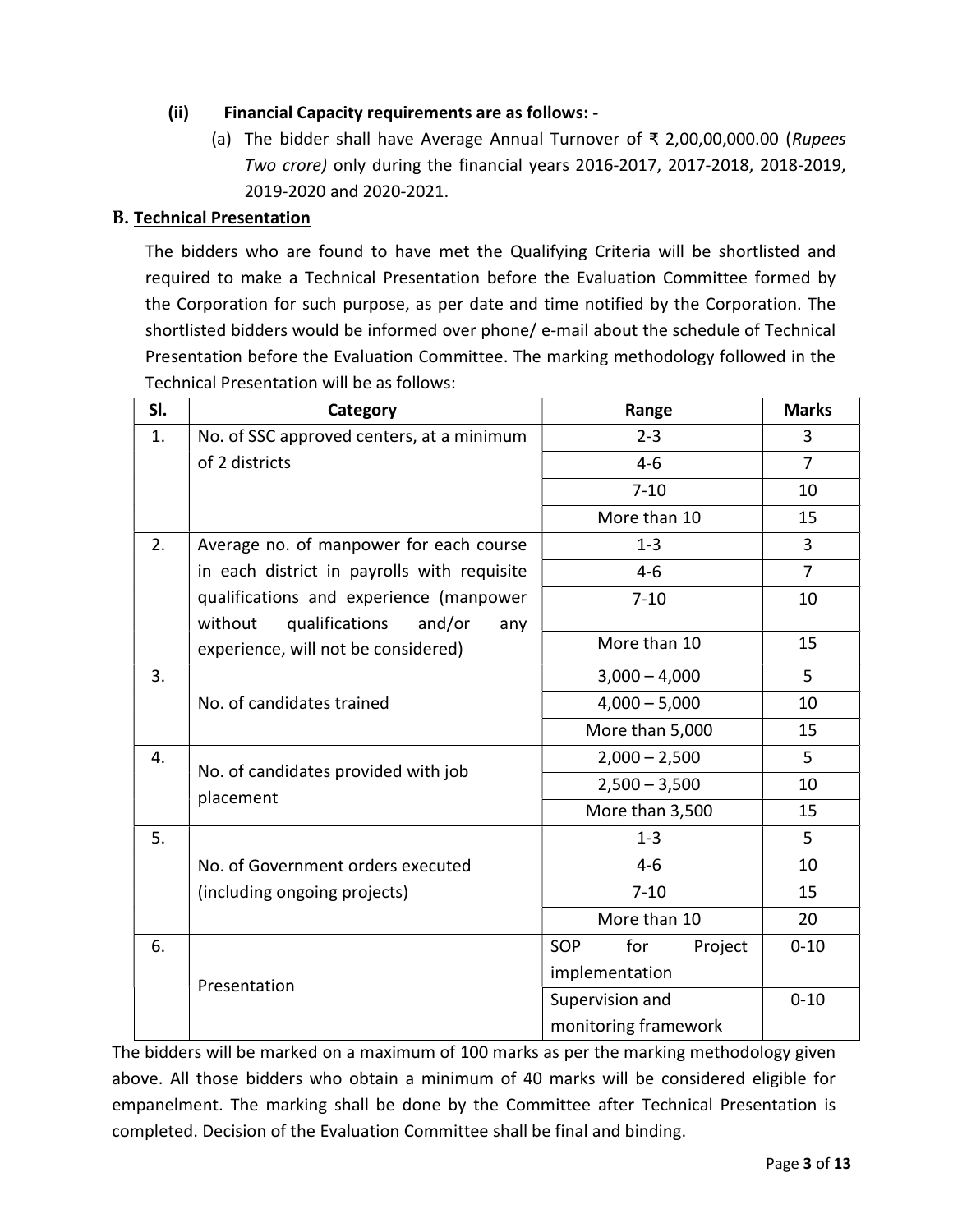#### Sectors for empanelment

The Corporation is interested to conduct skill development activities for its target group people in the following sectors in future: -

Agriculture, Apparel, Automotive, Beauty & Wellness, Construction, Electronics, Handicrafts and Carpet, Banking Financial Services and Insurance (BFSI), Healthcare, Retail, Instrumentation & Automation, Information Technology & Information Technology enabled Services, Leather, Tourism & Hospitality, Plumbing, Management & Entrepreneurship, Green Jobs, Telecom, Security & Surveillance and other admissible SSCs by Ministry of Skill Development & Entrepreneurship and NSDC and mentioned in the Common Norm Notification.

#### Mode of submission of EOI

Interested bidders will have to express interest on their letterhead addressed to the Managing Director, West Bengal Scheduled Castes, Scheduled Tribes & Other Backward Classes Development & Finance Corporation along with information as provided in Forms A to E and documents in support. Sealed cover containing the above documents should reach the office of the Corporation located at CF-217/A/1, Sector-I, Salt Lake, Kolkata - 700 064 latest by 3-00 PM of 22/6/2022. Applications sent elsewhere or after the cutoff date and time will not be entertained under any circumstances. All the forms and documents submitted by the bidders along with their application letter should be duly signed and stamped on all pages, by their authorised representatives.

The bidders interested to obtain further information may contact Additional General Manager, West Bengal Scheduled Castes, Scheduled Tribes & Other Backward Classes Development & Finance Corporation at CF – 217/A/1, Sector – I, Salt Lake, Kolkata – 700 064 or mail their queries to agm.scstdfc@gmail.com.

The Corporation reserves the right to cancel the empanelment process at any time without assigning any reason, whatsoever, and without entertaining any claim in this respect. The Corporation reserves the right to accept or to reject any or all of the applications without assigning any reasons whatsoever. It may also be noted that merely submission of Expression of Interest shall not in any way confer any right of empanelment to any service provider.

| <b>SI</b>     | <b>Activity</b>                                      | Date             | Time    |
|---------------|------------------------------------------------------|------------------|---------|
|               | Publication of the EOI in the website                | 9/6/2022         | 10.00   |
| $\mathcal{P}$ | Last Date and Time for submission of interest        | 22/6/2022        | 3.00 PM |
| 3             | <b>Evaluation of Technical Capacity Requirements</b> | 23 & 24 /6/2022  |         |
| 4             | <b>Technical Presentation</b>                        | 29/6 onwards     |         |
| 5             | Uploading list of empanelled agencies                | By 2 August 2022 |         |
| 6             | Issue of Letter of Award of Contract                 | 16 August        |         |
|               |                                                      | onwards          |         |

#### Schedule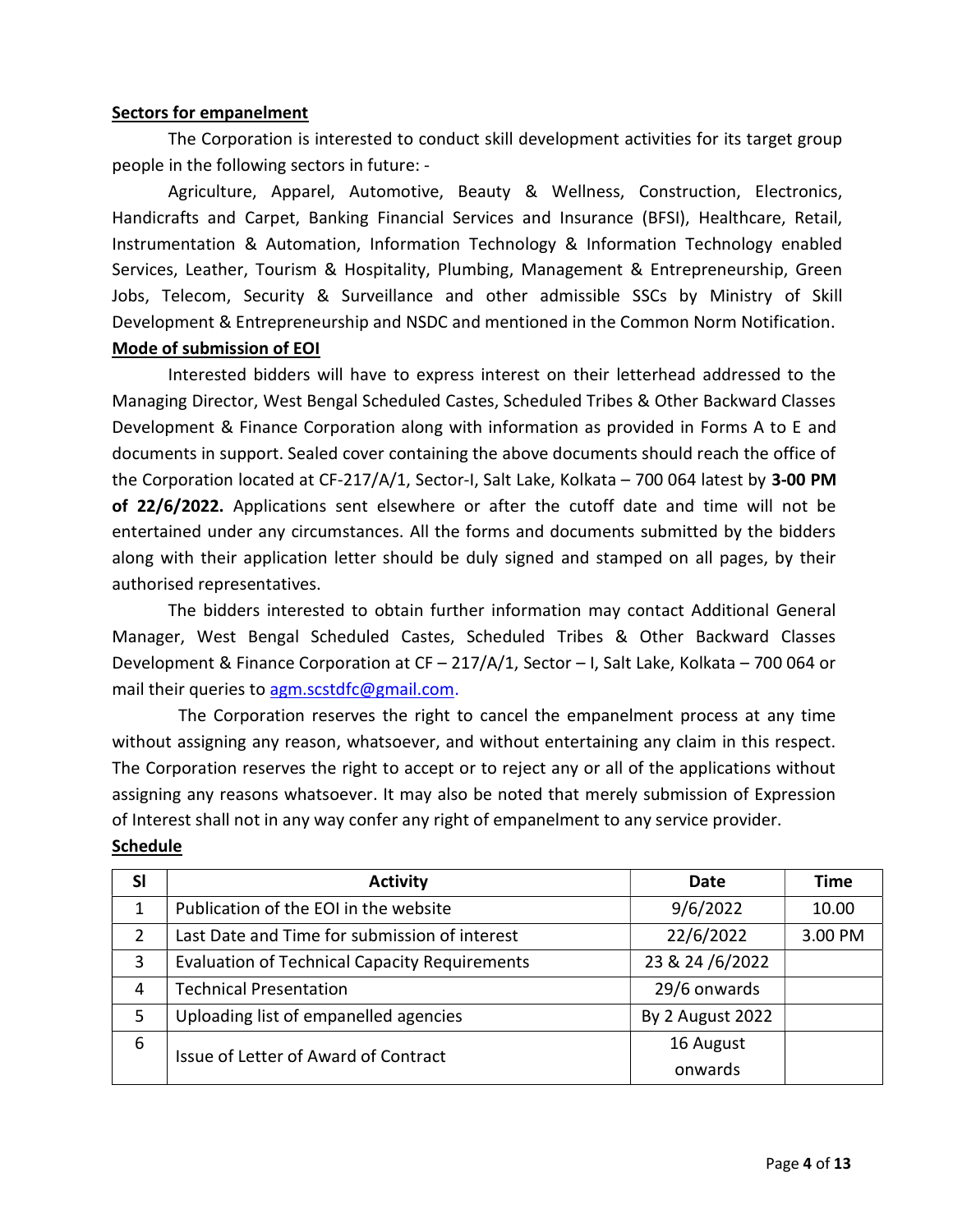#### Roles and Responsibilities of empanelled Training Providers

1. Centre set up: Training Providers have to set up SMART Centres of appropriate standard as per the norms of concerned SSC to suitably conduct the course — both theoretical and practical sessions. Location shall be finalized in consultation with District Branch office/ Head Office of the Corporation. The Training provider shall have to engage Trainers / Teachers having requisite qualification and experience as per concerned SSC and Qualification Pack compliant norms and to submit list containing particulars of Trainers and Teachers.

Time: Within 1 month from award of contract, upon empanelment

2. Performance Security: Training Providers awarded with the contract shall be required to submit Performance Security @ 3% of the total value of the Contract by Pay order/ Banker's cheque / Demand Draft / Bank Guarantee in favour of "West Bengal Scheduled Castes, Scheduled Tribes & Other Backward Classes Development & Finance Corporation" on acceptance of the Letter of Award (LOA).

#### Time: Within 7 days from award of contract.

3. Advertisement/ Publicity / Mobilization: To be made by Training Providers through insertion in the print media (local/ state level), satellite channel, and publicity through Block Offices / Panchayat in coordination with concerned District Branch offices. Hoarding / Banner of suitable size may be set up outside and inside the SMART Centres clearly indicating the scheme. Prior to publication, the Training Providers shall get the matter for publicity items vetted by the Head Office of the Corporation.

#### Time: Within 15 days from setting up of Centre

4. Registration/ Receiving application: The Training Provider shall develop a system for receiving application at the SMART Centres directly from the applicant / by representatives, within a specific date, either offline (by post) or online through the portal http://www.wbbcdev.gov.in. Standard format for the application will be available in the portal http://www.wbbcdev.gov.in.

#### Time: Within 3 weeks from date of advertisement

5. Selection Process: The candidates may be called for selection by the Training Providers either at the Centres or at any convenient location, or at any place as may be decided by the concerned District Branch office. Selection should be made by a committee having members/ representatives from Training Provider, Block/ Panchayat Samity and the District Branch office of Corporation. All the candidates should be briefed about the scheme/ trade/occupation and objective of the programme, evaluation and certification and what they may expect after the training. List of selected candidates is to be authenticated by putting seal and signature of the members of the committee. Hard and soft copies of the list should be sent to the Head Office and District offices of the Corporation by the Training Providers, for record.

#### Time: Within 15 days from closing of application process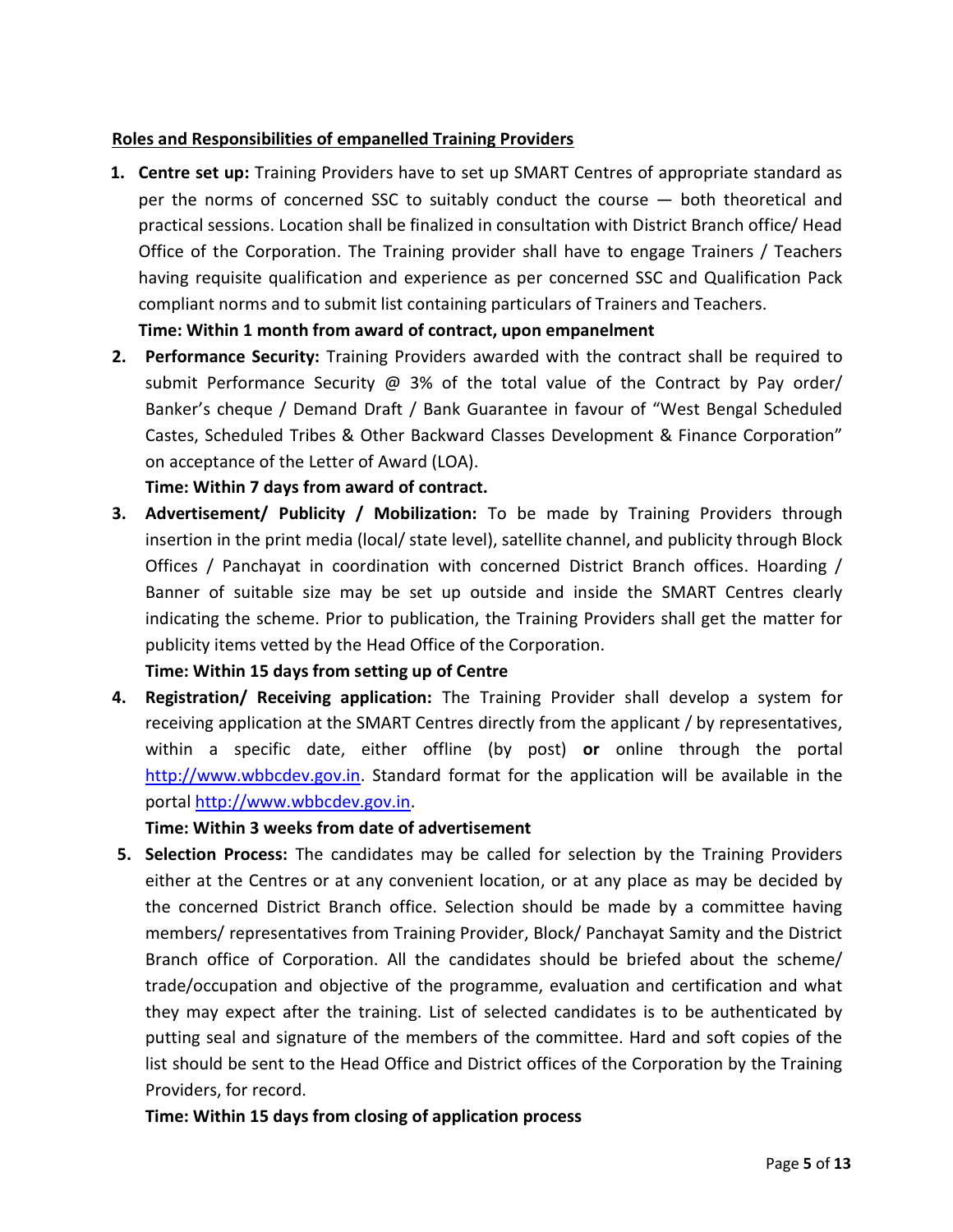6. Preparing list of applicants/ registered candidates: List of candidates may be prepared in soft version as well as hard copy in specified format, Centre wise, with Name, Guardian's Name, Address, Contact No., Sub-caste, Annual family income, Date of Birth, Passport Size Colored Photograph, Photo Identification Proof (Example: EPIC / AADHAR / PAN etc.), Age in years, Educational qualification etc. SC/ST/OBC candidates, having Annual family income less than Rs. 3.00 lakh and within the age range of 18 to 35 years and having educational qualification as set by SSC for the Qualification Pack can participate only in the skill training initiative of the Corporation.

#### Time: Within 7 days after selection process

7. Batch formation and Class Plan: Formation of batches and classes are to be communicated to the Corporation by the Training Providers well in advance. The Training Providers should provide a Schedule of Classes before starting the batch of any particular Course. The same will be published into the official Web Portal of the Corporation i.e. http://www.wbbcdev.gov.in.

If any Training Provider wish to provide online classroom facility to the trainees, if any disaster within the meaning of Section 2(d) of the Disaster Management Act, 2005 has taken place or any other unforeseeable circumstances appears to have taken place, when the Corporation is of the opinion that physical classes cannot be continued till such circumstances cease to exist, the Training Provider shall share the link of online classroom at least 2 days prior to the class with Corporation. The link may be shared at the official Technical Support email address of the Corporation i.e., support.scstdfc-wb@gov.in with a copy to agm.scstdfc@gmail.com. The same will be updated into the Class Schedule page at http://www.wbbcdev.gov.in.

The Class Schedule may be provided as per following format. (Sample data for ease of understanding)

| <b>Course Name</b>                                                                                                 |  |  |  |  |  |  |  |
|--------------------------------------------------------------------------------------------------------------------|--|--|--|--|--|--|--|
| <b>Training Provider</b>                                                                                           |  |  |  |  |  |  |  |
| <b>Batch No</b>                                                                                                    |  |  |  |  |  |  |  |
| <b>Venue/Online Class</b><br><b>Class Type (Physical/Online)</b><br><b>Class No</b><br>Date<br><b>Time</b><br>Link |  |  |  |  |  |  |  |
| Physical<br>Class 1                                                                                                |  |  |  |  |  |  |  |
| Online<br>Class 2                                                                                                  |  |  |  |  |  |  |  |
| Commencement of Classes should be communicated formally to the Head office and                                     |  |  |  |  |  |  |  |

concerned District Branch offices.

8. Attendance: Keeping record of attendance is mandatory. The record may be preserved properly both in soft and hard copy. The Corporation may ask for record of attendance of the Teacher/ Trainer also. The Training Providers will have to install bio-metric attendance system at the training venue for the trainees and the teachers/ trainers. Record of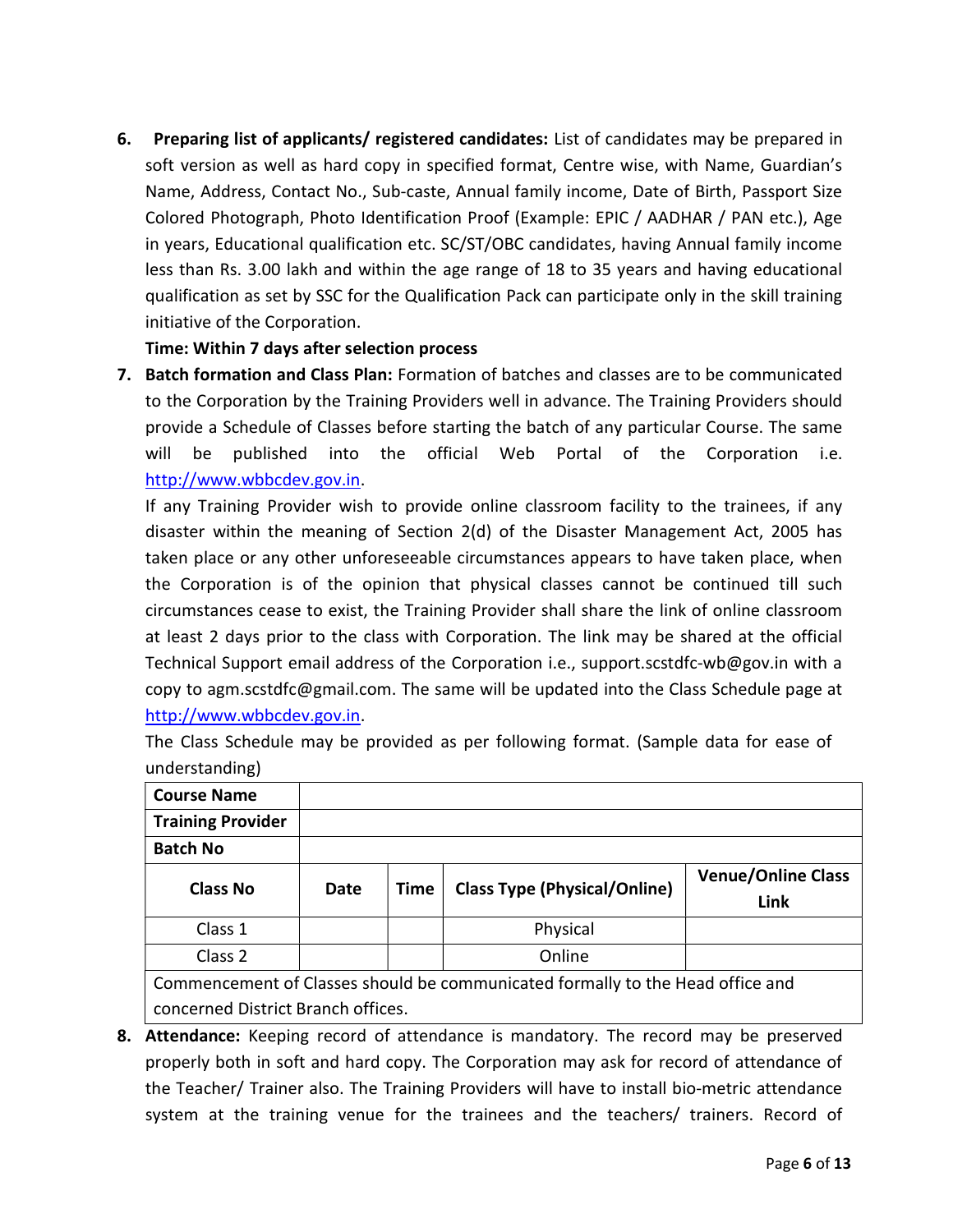attendance of the trainees and the teachers/ trainers will have to be submitted as and when demanded.

9. Assessment and Certification: Assessment and certification of the training courses shall be done in consonance with the Common Norm Notification by concerned SSC. Cost for the same shall be reimbursed to the Training Providers on actual basis which should not exceed ₹ 1500.00 per candidate. Particulars of candidates can be uploaded in the SSCs website. Schedule for evaluation and certification are to be communicated to the Corporation (Head office and District Branch office) by the Training Providers. Certification by the concerned SSC is mandatory and no request for third party evaluation/ certification other than SSC shall be entertained. Certification by industry partner in addition shall be encouraged.

#### 10. Payment Milestone:

Common Norm Notification as amended from time to time shall be followed for determination of cost of training.

| <b>Installment</b> | Percentage<br>of Total Cost | <b>Output Parameters</b>                                                                                                                                                                                                                                                                                                                                                                                                                                                                            |
|--------------------|-----------------------------|-----------------------------------------------------------------------------------------------------------------------------------------------------------------------------------------------------------------------------------------------------------------------------------------------------------------------------------------------------------------------------------------------------------------------------------------------------------------------------------------------------|
| 1 <sup>st</sup>    | 10%                         | On submission of list of Centre, list of candidates duly<br>authenticated by the District office/Head Office of the<br>Corporation                                                                                                                                                                                                                                                                                                                                                                  |
| 2 <sup>nd</sup>    | 20%                         | Training batch of selected<br>On<br>of<br>commencement<br>candidates, intimation to be sent through the concerned<br>District Manager                                                                                                                                                                                                                                                                                                                                                               |
| 3 <sup>rd</sup>    | 20%                         | On completion of training - Intimation to be sent through<br>the concerned District Manager                                                                                                                                                                                                                                                                                                                                                                                                         |
| $4^{\text{th}}$    | 30%                         | On completion of certification (80% of the total cost shall<br>be released on the basis of actual No. of candidates<br>certified duly authenticated by concerned District Manager.<br>(Necessary adjustment shall be made in this phase)                                                                                                                                                                                                                                                            |
| 5 <sup>th</sup>    | 20%                         | Based on placement, the Training Provider will be eligible<br>for full payment (20%) if the placement percentage (job/<br>self-employment) is at least 70% of the certified candidates<br>within 3 months of completion of training. Training Provider<br>shall be paid on prorata basis on achievement of 50 to 69%<br>placement within 3 months of completion of training. If the<br>outcome is below 50%, no payment is admissible and the<br>Training Provider will be excluded from the panel. |

11. Role of District Branch Offices: District Manager, his/ her representative, representative of HO, Officers of District/ Block Administration is authorized to visit the centre/ centers and may inspect documents/ records pertaining to the training programme. Training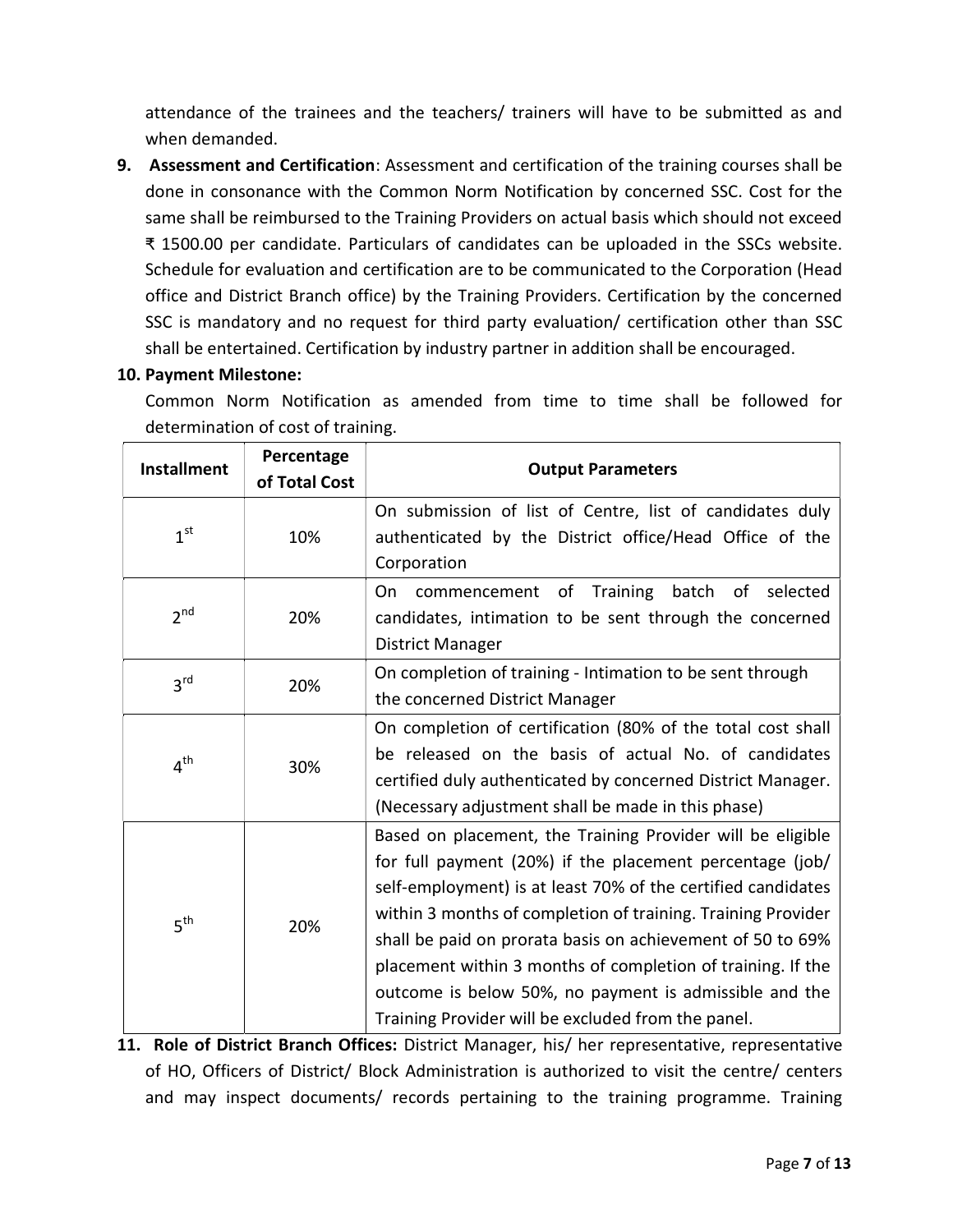Providers to keep the District Branch Offices informed about progress of every stage of training programme and get the particulars certified by them at every payment milestone.

- 12. Penal Measures: In case of non compliance of any of the terms and conditions as detailed in the Clause pertaining to Roles and Responsibilities, Training Providers shall be restrained from continuation of the Training Programme and the Performance Security shall be forfeited. The Training Provider shall not be awarded any skill development programme in future by the Corporation if the outcome is found to be less than 50% within 1 year of completion of training and the Training Provider will be excluded from the panel.
- 13. Project Documentation: The Training Provider shall submit report on progress of the courses in specified format from time to time and submit placement records in given format. Along with this, the Training Provider shall submit audio visual documentation of success stories. Training providers should submit the Bank Particulars for remittance of course fees etc. by the Corporation through RTGS.
- 14. Call Centre Facilities The Training Providers shall maintain a mandatory support by way of establishing call centres for the programmes targeting more than 500 candidates in multiple locations.
- 15. Convergence with Utkarsh Bangla initiative: As per mandate of the Government of West Bengal, the Corporation may have to use the E – Governance Platform of Utkarsh Bangla initiative being implemented by the Technical Education and Training Department, Government of West Bengal. In such cases, the empanelled Training Providers shall have to abide by the Additional Terms & Conditions as may be determined by the appropriate authority from time to time.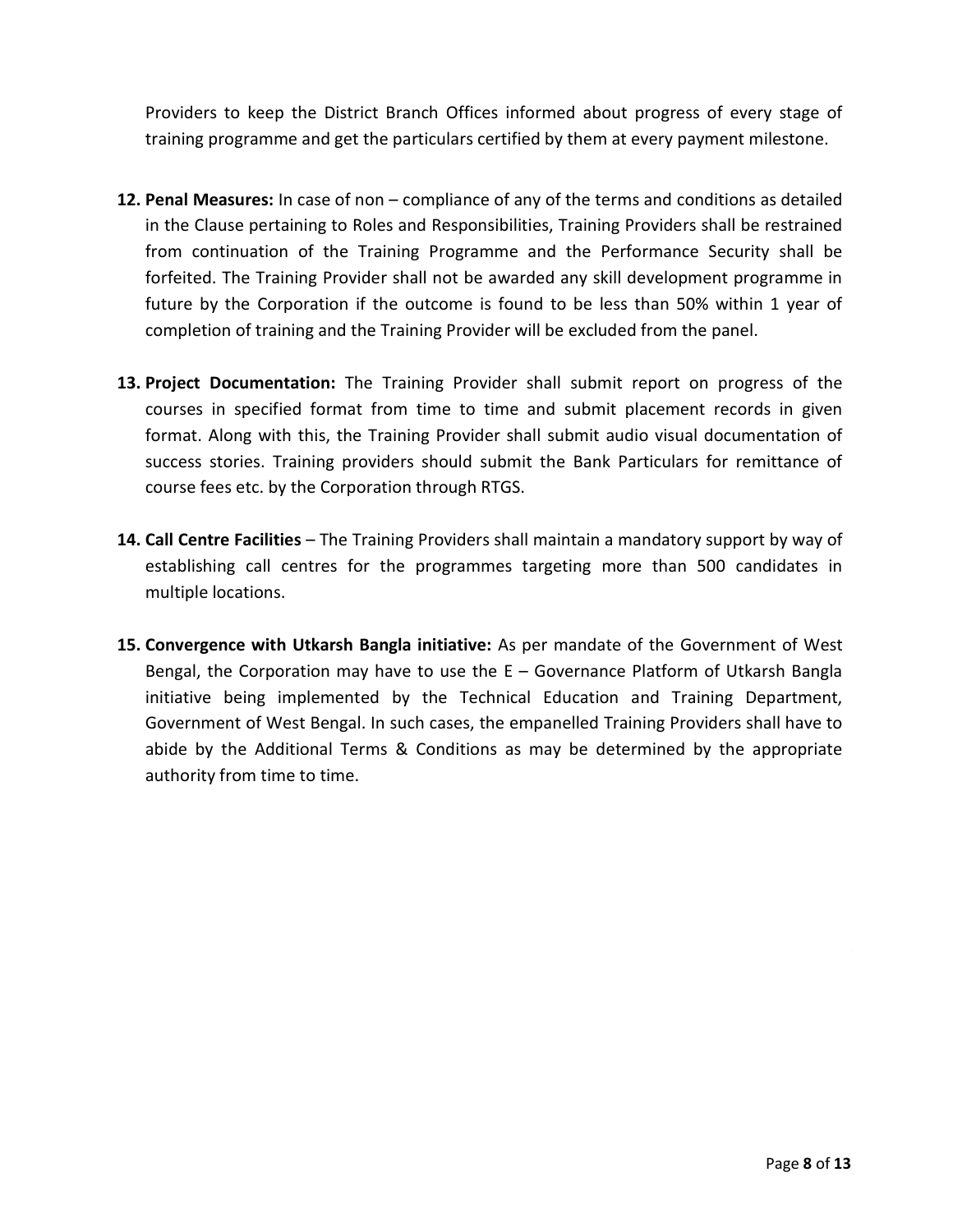#### Documents to be submitted with application

## $FORM - A$ INFORMATION SHEET

#### 1.1 Identity

| (a) Name               |  |
|------------------------|--|
| (b) Registered address |  |
| (c) Phone number(s)    |  |
| (d) Email              |  |
| (e) Website            |  |

#### 1.2 Contact Person

| (a) Name            |  |
|---------------------|--|
| (b) Designation     |  |
| (c) Location        |  |
| (d) Mailing address |  |
| (e) Phone number(s) |  |
| (f) Email           |  |

#### 1.3 Profile

| a) | Type of organisation                               |  |
|----|----------------------------------------------------|--|
| b) | Registration/Incorporation details                 |  |
|    | (for companies, attach copies of certificate of    |  |
|    | incorporation with Memorandum and Articles of      |  |
|    | Association; for LLP, attach copies of certificate |  |
|    | of incorporation with Deed of Partnership; for     |  |
|    | unregistered partnership, attach copy of Deed of   |  |
|    | Partnership; for trust, attach copy of registered  |  |
|    | Trust Deed; for society, attach copy of            |  |
|    | registration certificate with Memorandum/Bye $-$   |  |
|    | Laws; for cooperative society, attach copy of      |  |
|    | registration certificate with Memorandum/Bye -     |  |
|    | Laws)                                              |  |
|    | c) ISO Certification Details, if any               |  |
|    | (Enclose copy of the certificates)                 |  |
| d) | Age of the organization                            |  |
| e) | Core competence of the organization                |  |

Apart from the above documents mentioned, enclose with Form  $-$  A, copy of the following documents:

#### A. PAN

B. GST Registration Certificate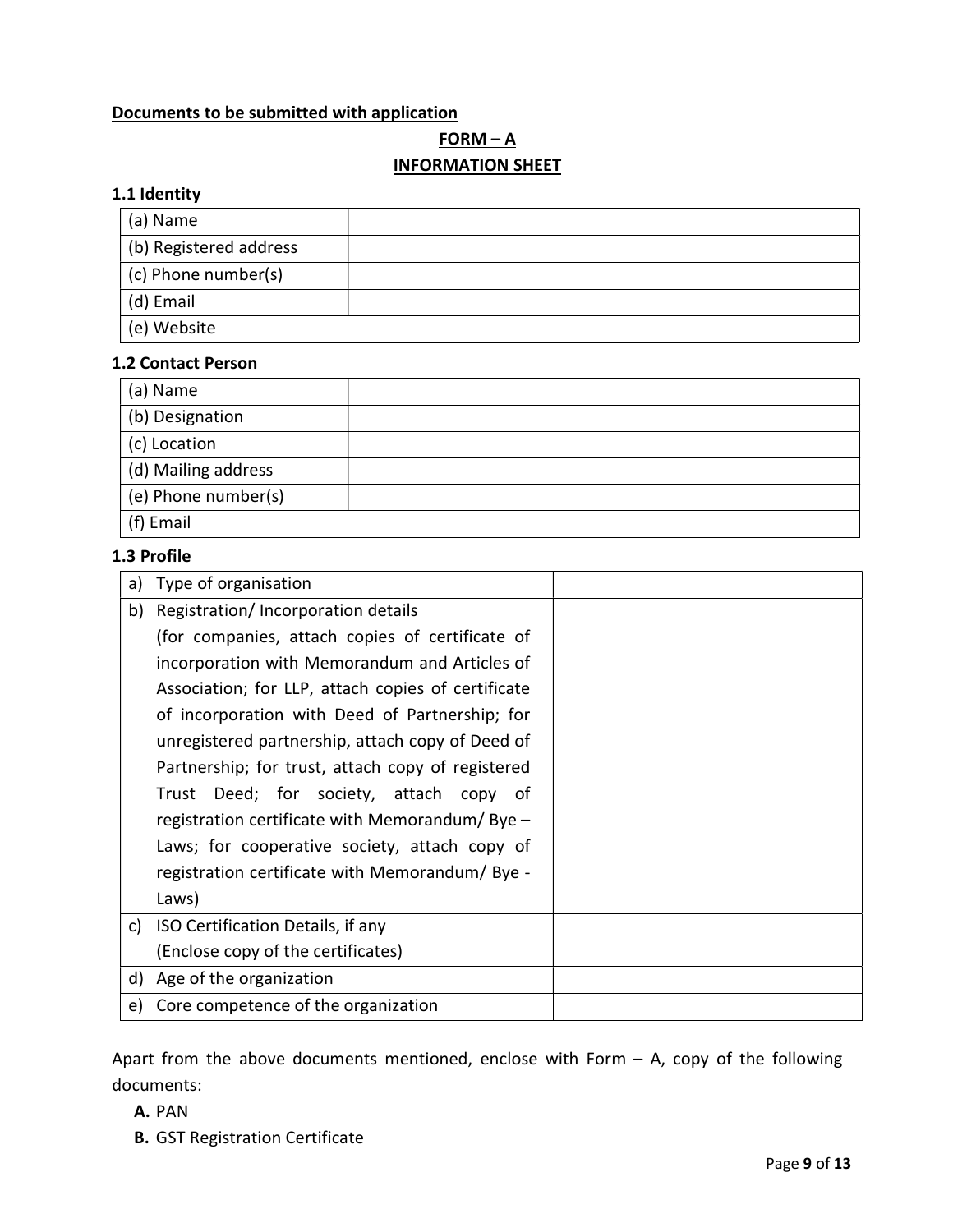#### $FORM - B$

### TRAINING CREDENTIALS

| SI. | <b>Financial</b><br>Year | <b>Mandate</b><br>Issuing<br>Organization | $ $ Course with $ $<br><b>QP Code</b> | <b>District</b> | <b>Training</b><br>Centre details | <b>Duration</b><br>(HRS) | No. of<br><b>Trainees admitted</b> |
|-----|--------------------------|-------------------------------------------|---------------------------------------|-----------------|-----------------------------------|--------------------------|------------------------------------|
|     |                          |                                           |                                       |                 |                                   |                          |                                    |
|     |                          |                                           |                                       |                 |                                   |                          |                                    |
|     |                          |                                           |                                       |                 |                                   |                          |                                    |
|     |                          |                                           |                                       |                 |                                   |                          |                                    |
|     |                          |                                           |                                       |                 |                                   |                          |                                    |

#### Enclose with Form B, the following documents:

- A. Work Order issued by Government authority for skill development training
- B. Completion/ Satisfaction Certificate issued by Government authority upon completion of skill development training
- C. Document showing partnership with NSDC or affiliation with SSCs
- D. Document showing number of students admitted at the time of commencement of each course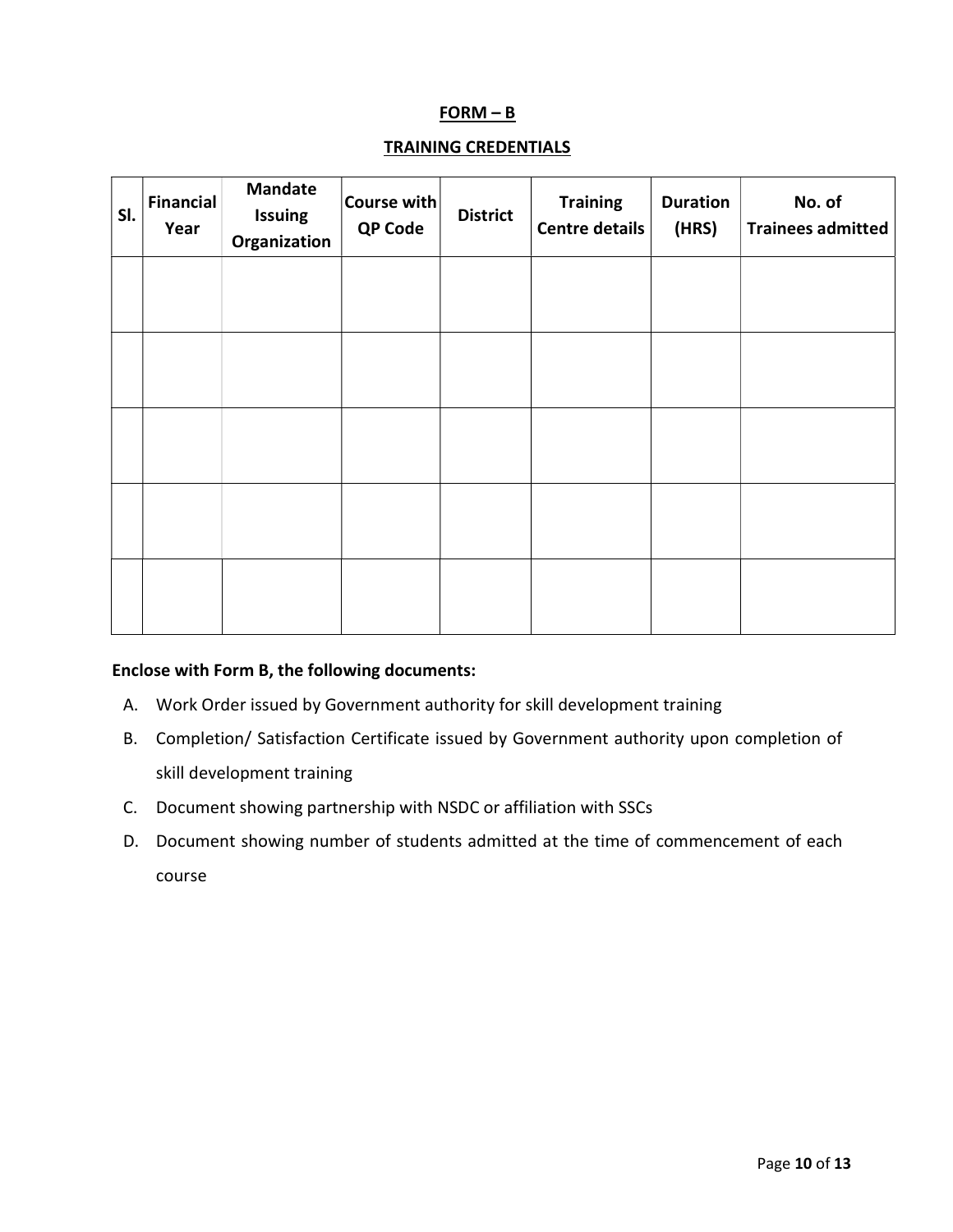#### $FORM - C$

#### MANPOWER CREDENTIALS

| SI. | Course<br>with QP<br>Code | <b>District</b> | <b>Training</b><br><b>Centre</b><br>details | <b>Manpower</b> | <b>Total No. of Categories of</b><br><b>Manpower</b> | Manpower<br>for each<br>category | <b>Minimum</b><br>qualifications<br>for each<br>category | Prior<br>experience<br>in No. of<br>years |
|-----|---------------------------|-----------------|---------------------------------------------|-----------------|------------------------------------------------------|----------------------------------|----------------------------------------------------------|-------------------------------------------|
|     |                           |                 |                                             |                 |                                                      |                                  |                                                          |                                           |
|     |                           |                 |                                             |                 |                                                      |                                  |                                                          |                                           |
|     |                           |                 |                                             |                 |                                                      |                                  |                                                          |                                           |
|     |                           |                 |                                             |                 |                                                      |                                  |                                                          |                                           |
|     |                           |                 |                                             |                 |                                                      |                                  |                                                          |                                           |

Enclose with Form C, the following documents:

- A. Qualification certificate of each category of manpower
- B. Proof of experience of each category of manpower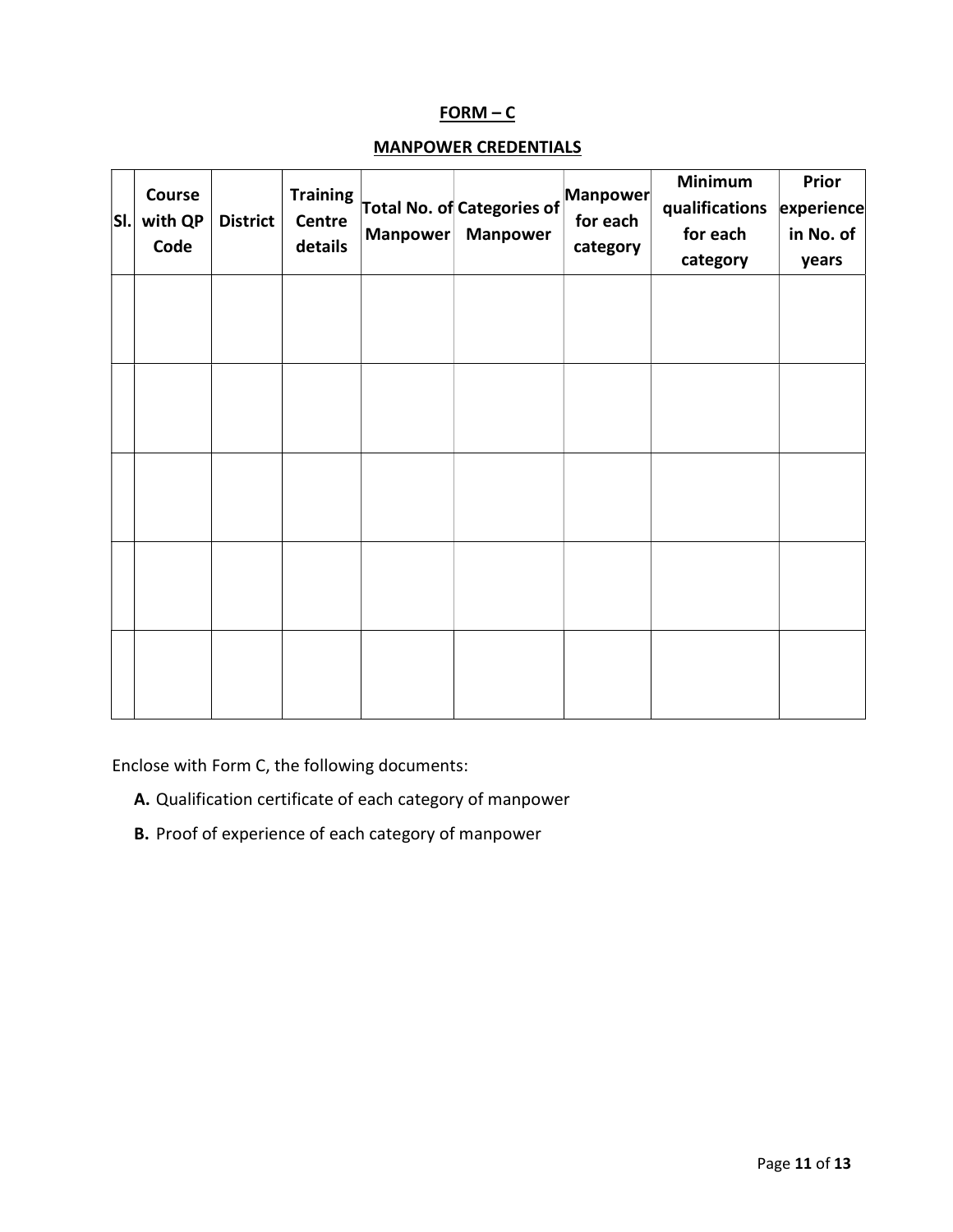#### FORM – D

#### PLACEMENT CREDENTIALS

|  |  |                         | <b>DISI</b> . No.                                                                 |
|--|--|-------------------------|-----------------------------------------------------------------------------------|
|  |  | $\overline{B}$          | Name of the Candidate                                                             |
|  |  |                         | OSC/ST/OBC Certificate No.                                                        |
|  |  | D                       | Aadhaar No.                                                                       |
|  |  | E                       | Address                                                                           |
|  |  | F                       | <b>District</b>                                                                   |
|  |  | G                       | Mobile No.                                                                        |
|  |  | $\overline{\mathsf{H}}$ | <b>Mail ID</b>                                                                    |
|  |  | $\mathbf{I}$            | Completed<br>Course (QP No:                                                       |
|  |  | J                       | Placement Organization<br>Name & Address of the                                   |
|  |  | $\mathsf K$             | Mobile No. of the Placement<br><b>Contact Person Details With</b><br>organization |
|  |  | L                       | Duration of Employment                                                            |
|  |  | $\overline{\mathsf{M}}$ | Average Monthly Income                                                            |
|  |  |                         |                                                                                   |
|  |  |                         |                                                                                   |
|  |  |                         |                                                                                   |
|  |  |                         |                                                                                   |

Enclose with Form D, copies of the following documents:

- A. Course Completion Certificate issued to each trainee
- B. Placement Offer issued to each trainee
- C. Proof of average monthly income of the trainee (salary slip/ offer letter mentioning salary)